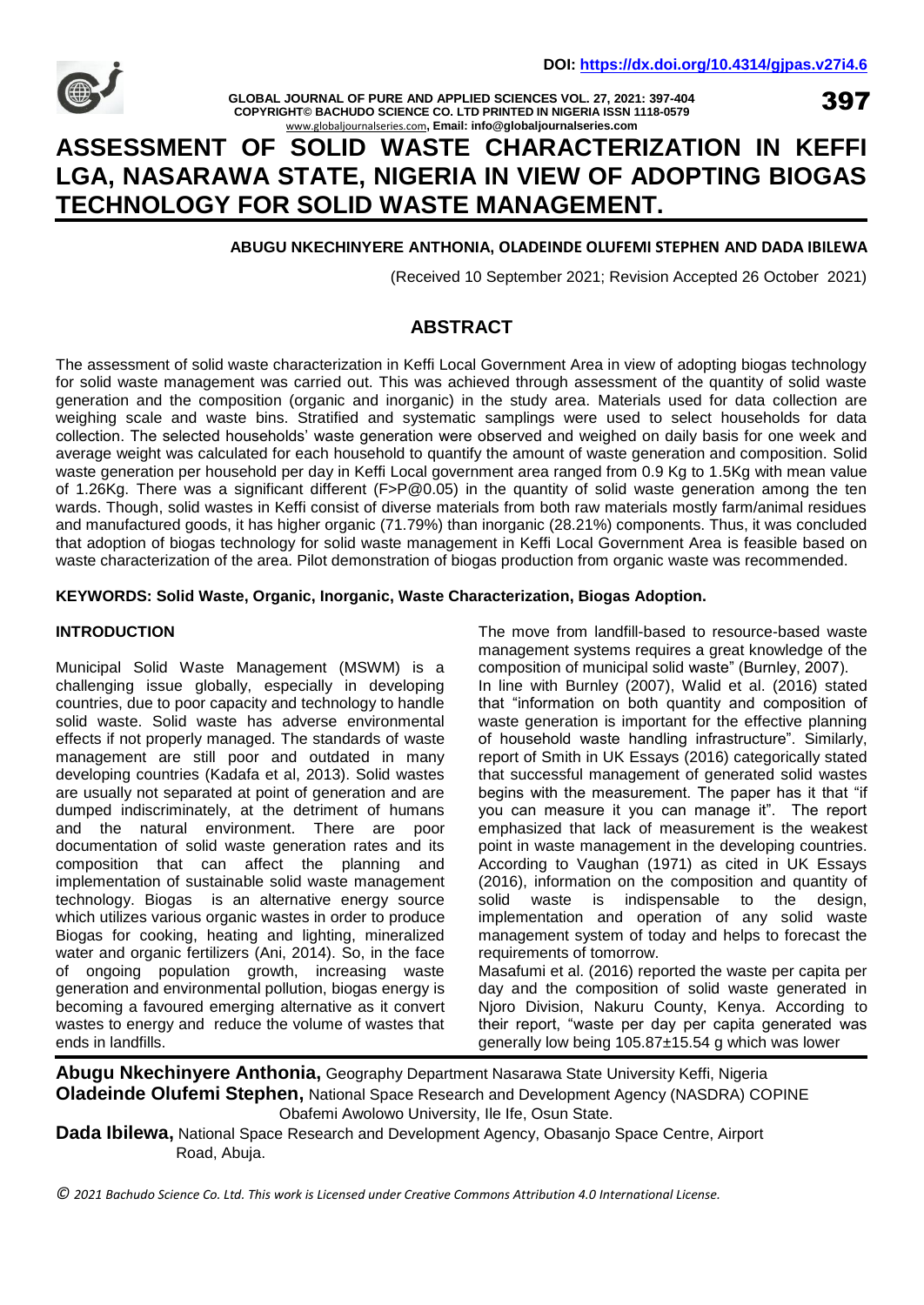#### **398 ABUGU NKECHINYERE ANTHONIA, OLADEINDE OLUFEMI STEPHEN AND DADA IBILEWA**

than the average generated in low income areas of urban centres of developing countries. Food waste was the largest fraction of total waste at 55%, followed by fines (22%) and plastics 11%". Bader and El-Sayed (2014) observed that amount of household waste (HSW) in Jeddah City was dominated by organics, paper, plastics and other small components. Generally, the production of solid waste has a direct relationship with density of population and economic development (Hussein and Mansour, 2018).

Dieu et al. (2014) reported that in Ho Chi Minh City, household waste generation rate is in the range of 0.53 – 0.63 kg/capita/day (2.1 – 2.5 kg/household/day). Food waste consists of  $80.1 - 90.0\%$  of food refuse, whereas in the composition of remaining wastes, recyclable materials consist of 12.2 – 18.0%, combustible waste for heat recovery accounts for 40.1 – 50.0%. The authors suggested that the success in solid waste separation at sources will assist in shifting a remarkable amount of "waste" into "recyclable materials", and significantly affects the efficiency of other processes of municipal solid waste management system in Ho Chi Minh City.

Okeniyi and Anwan (2012) reported that food waste exhibited the highest percentage of (26.2%), followed by polythene bag (19.3%); and plastic bottles(13.6%), metal cans (11.5%), paper (10.5%), plastic food pack (7.2%), other combustible wastes (5.6%) and polystyrene food pack (5.6%) of the average wastes generated per day in Covenant University Ota. Audu et al., (2015) analysed the composition of solid waste generated in Port Harcourt local government area of Rivers state, Nigeria. The generation rate was 1.16kg/cap/day. There was variance in the compositions of the waste from the different locations studied. The waste was categorized into paper, glass, metal, organics, nylon, plastics, and others. The most prominent in the five locations was organics, paper and nylon with mean percentage compositions of 65%, 13% and 12% respectively.

Isaac et al., (2013) assessed the characteristics (composition, bulk density and generation rate) of household solid waste and waste management practices in Wa; an urban community in Ghana. Authors observed that the waste generation rate for the Wa is 0.68±0.24kg/cap/day with the average bulk density of  $44.9\pm28$  kg/m<sup>3</sup> and that household solid waste is dominated by organic waste.

Walid et al. (2016) recorded that the average of total generation, daily generation rate, total volume and density were 1415 kg, 0.64 kg/person/day, 19.3  $m<sup>3</sup>$  and 74.4  $kg/m<sup>3</sup>$  respectively in Tripoli city. Household solid waste contains 36.3% organic matter and 32.5% recyclable materials (glass, paper, plastic, metals). Kodwo et al. (2015) determined the rate of household waste generation and composition for each region in Ghana. They observed that "rate of waste generation in Ghana was 0.47 kg/person/day, which translated into about 12,710 tons of waste per day for a population of 27,043,093 in 2015.

Bichi and Amatobi (2013) characterized the municipal solid waste generated in Sabon-gari area of Kano City, Nigeria. They reported that 57.5% of the solid waste generated in the area is made up of: 17.6% plastics and 3.0% metals. Per capita waste generated was 0.31kg/capita/day and the average bulk density of waste generated was 259kg/m<sup>3</sup>. According to Bolaji (2018), the composition of municipal solid waste in Developing Countries provides a description of the constituents of the waste and it differs widely from place to place. The most striking difference is the difference in organic contents which is much higher in the low income areas than the high income, while the paper and plastic content is much higher in high income areas than low income areas.

Adoption of new strategies for sustainable solid waste management requires a good knowledge of the prevailing conditions in the sector. Thus, assessment of solid waste characterization in Keffi Local Government Area was carried out in view of advocating biogas technology for solid waste management in Keffi Local Government Area. This was achieved through the assessment of: the quantity of solid waste generation; and the composition in the study area.

### **MATERIALS AND METHOD Study Area**

Keffi Local Government Area, in Nasarawa State Nigeria is located within Lat 8°, 51 and 9° 25<sup>'</sup> N and Long  $\overline{7}$ °52<sup>'</sup>  $8^040^1$  E. It has an area of 138 km<sup>2</sup> and a population of 92,664 at the 2006 census. It is bound by Karu, in the West, Kokona and Nasarawa LGAS in the South (Figure1).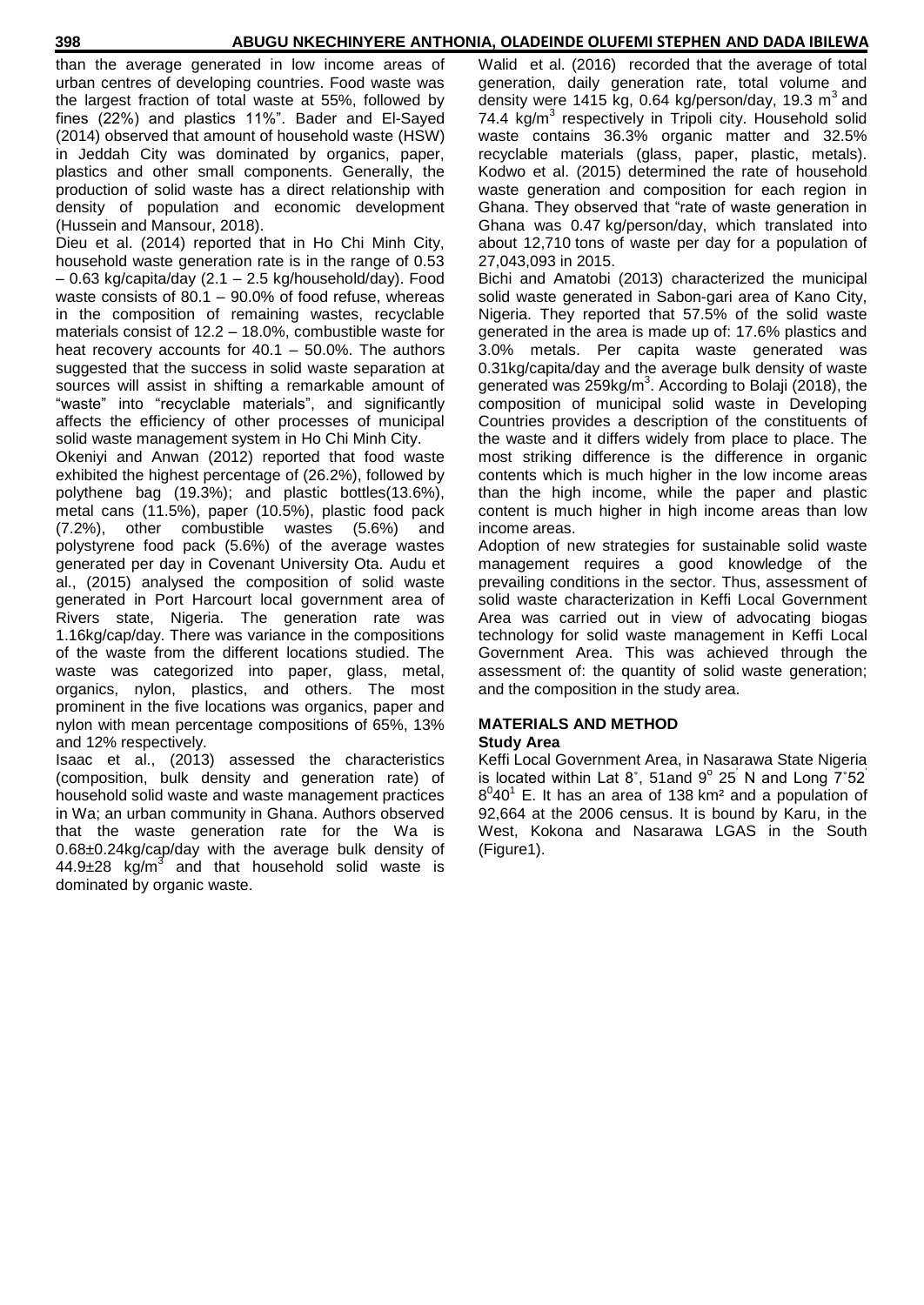

**Figure 1: The Study Area**

#### **Source: Abugu, 2021**

The climatic condition of Keffi Local Government Area is very favourable to biogas production especially with the regard to high temperature (Abugu et al, 2018). Soils in Keffi Local Government Area supports many crops which their waste has been found very useful as biogas substrates examples include cassava, yam, rice, maize, guinea corn, beans, soya beans, sugar-cane, banana and millet. Agriculture is the major land use in Keffi Local Government Area. Apart from crop production, animal rearing is also practice especially by the Fulani people residing in the area. The people of Keffi in addition to farming also engaged in a divert trade, manufacturing and few craft and entertainment industry. The rapid populations in Keffi Local Government Area and Agriculture activities are huge future for Biogas production in the area.

#### **Data Collection Method**

Materials used for data collection are weighing scale and waste bins. Stratified and systematic samplings were used to select households for data collection. Prior to data collection, consultations were made with the prospective households to sample during which information required was disclosed and an appeal was made to meet with the requirements. The households were pleaded with to ensure enabling arrangement for data collection. For instance, to ensure that all waste generated were sorted into organic and inorganic and gathered in separate bin daily for a period of one week. With the help of research assistants, selected household waste generation were observed and weighed on daily basis for one week and average weight was calculated for each household to quantify the amount of waste generation and composition. Weighing of waste was done as follows: step i- each waste with waste bin content was placed on a weighing scale and reading was taken. Step ii - empty waste bin was weighed and the weight was deducted from that of step i.

Data collected were analyzed using mean, percentage, ANOVA and t test. The quantity of solid waste generation in the study area was analyzed using mean, percentage and ANOVA. ANOVA was used to find the variations among wards. The Compositions of Solid Waste Generation in the Study Area was analyzed using mean, percentage and t test. Student t test was used compare the organic and inorganic components of Solid Waste in the study area.

#### **RESULTS AND DISCUSSION**

#### **The Quantity of Solid Waste Generation in the Study Area**

|    |           | The quantity of solid waste generation in the study area |       |  |
|----|-----------|----------------------------------------------------------|-------|--|
| İS | presented | ın                                                       | Table |  |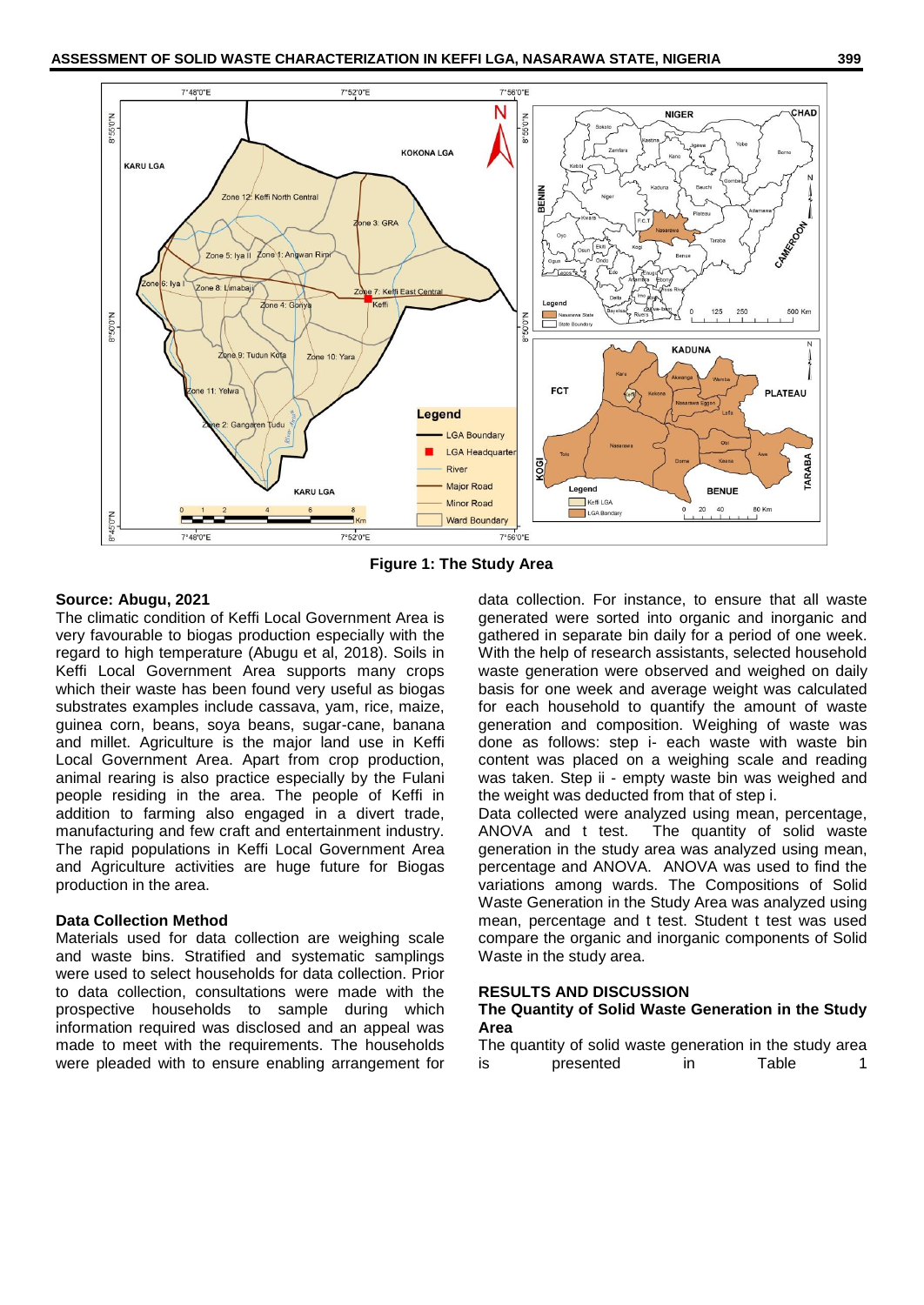# **Table 1: The Average Daily Solid Waste Generation in the Study Area**

| Wards                    | No. of Households | Waste(Kg)/Household | Waste (Kg)/ward |
|--------------------------|-------------------|---------------------|-----------------|
| Gangare tudu             | 35                | 1.2                 | 42.5            |
| Jigwada                  | 42                | 1.5                 | 63              |
| Yara                     | 31                | 1.1                 | 36.5            |
| Sabongari                | 41                | 1.3                 | 51.5            |
| Ang.rimi                 | 38                | 1.5                 | 57              |
| Ang.-Iya I               | 35                | 1.2                 | 42.5            |
| Ang.-Iya II              | 29                | 1.3                 | 38.5            |
| Keffi Esat/ Kofar goriya | 74                | 1.5                 | 111             |
| Liman/abaji              | 41                | 1.1                 | 45.6            |
| Tundun Kofar t.v         | 34                | 0.9                 | 32.5            |
| Total                    | 400               | 11.4                | 520.6           |
| Average                  | 40                | 1.26                | 52.06           |
|                          |                   |                     |                 |

Table 1 shows among other things that solid waste generation per household per a day in Keffi Local government area ranged from 0.9 Kg to 1.5Kg with mean value of 1.26Kg. This is consistent with the report of Kadafa (2017), who reported an average of 0.5-1.5 kg/daily per household of municipal solid waste generation in Abuja Nigeria. Table 1 also showed variations in the average quantity of solid waste generation among wards, daily solid waste generation per ward per day ranged from 32.Kg to 111Kg. The variation is a factor settlement type, population and economic activities. Solid waste generation variations among regions depend on several factors that influence

the rate of waste generation which include population, income, economic activities. Spatial variation in waste generation has being reported by previous researches (Ogah et al, 2014; Anyanwu and Adefila, 2014). Ogah et al., (2014) recorded variation in volume of waste generation based on population density, according to their report; area of high population density has higher waste volume than the medium and low density areas. Moreover, to ascertain the significant of the variation based on average quantity of solid waste generation among wards, Analysis of Variance (ANOVA) was used as a statistical tool to test for the level of significant in solid waste generation among the wards (Table 2).

**Table 2: Results of the Analysis of Variance (ANOVA) for Solid Waste Generation among the Ten Wards in Keffi LGA**

| <b>SOURCE</b><br><b>VARIATION</b> | OF | <b>SUM</b><br><b>SQUARES</b> | ОF | <b>DEGREE</b><br>FREEDOM | ΟF | MEAN SS | F RATIO |
|-----------------------------------|----|------------------------------|----|--------------------------|----|---------|---------|
| BETWEEN<br><b>GROUP</b>           |    | 146.6                        |    | 9                        |    | 48.87   | 3.78    |
| <b>WITHIN GROUP</b>               |    | 221.6                        |    | 39                       |    | 184.67  |         |
| <b>TOTAL</b>                      |    | 2232.61                      |    | 48                       |    | 333.54  |         |

Calculated F= 3.78 F-table at 0.05  $F_{9,40} = 2.21$ Critical F= 2.21

# **DECISION:**

Since the calculated F value of 3.78 is greater than the critical F value of 2.21,  $H_0$  "There is no significant different in the quantity of solid waste generation among the ten wards in Keffi Local Government Area at 95% confidence level" was rejected. Therefore, there was a

significant different in the quantity of solid waste generation among the ten wards. Then the variation is significant, thus, wards like Keffi East/ Kofar goriya and Jigwada with higher means generated more solid wastes than others (Figure 1).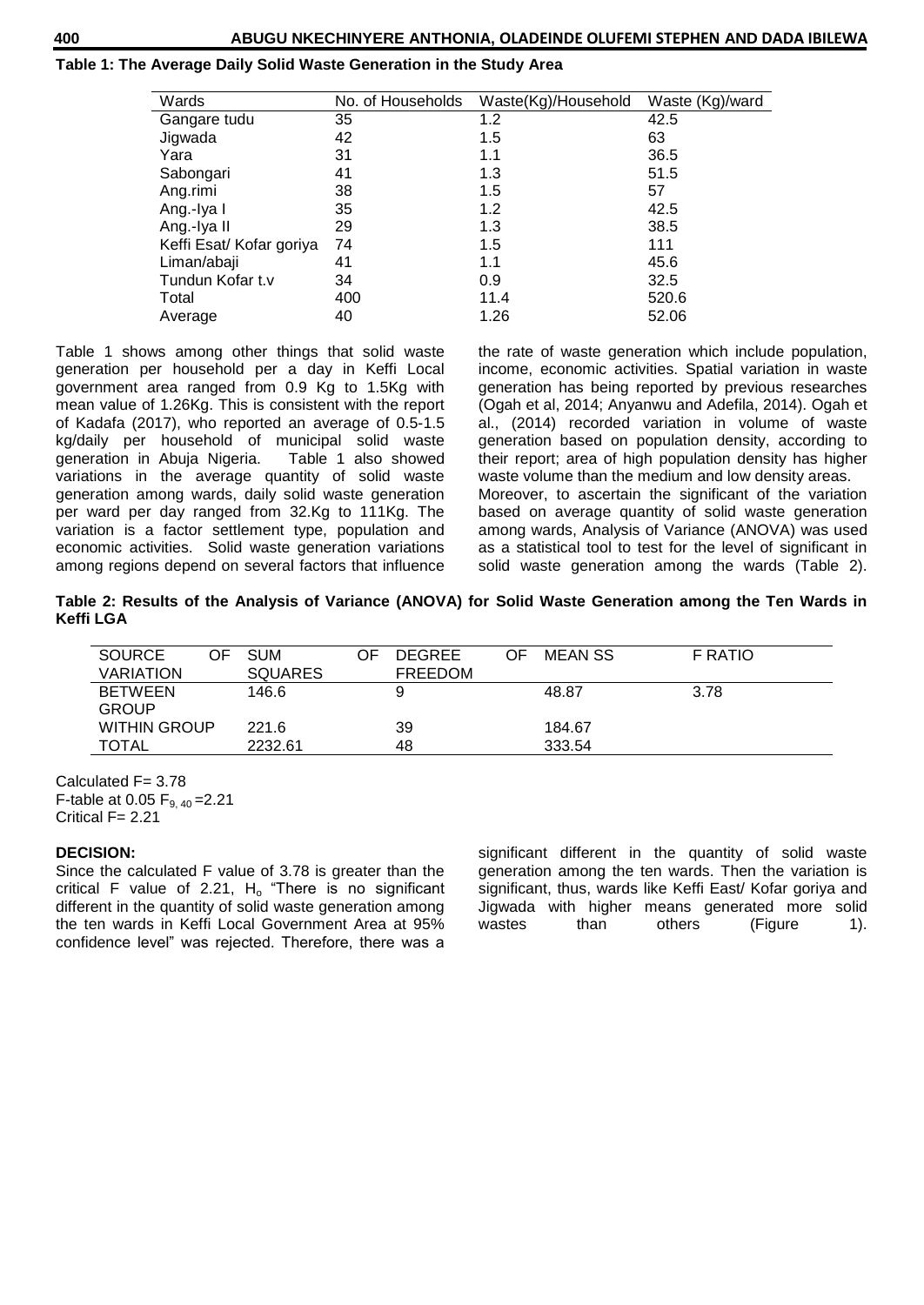

Fig.1: Solid Waste among Wards

It can be assumed that there are higher potential of biogas productions from Keffi Esat/ Kofar goriya and Jigwada than others wards in terms of waste availability. However, the composition of the wastes is the major determinant of its usability as substrate for biogas production. Biogas production requires only organic (biodegradable) wastes, hence, effort was made to analyse the composition of solid waste generation in the study area.

**Compositions of Solid Waste Generation in the Study Area**

Solid wastes in Keffi consist of diverse materials from both raw materials mostly farm/animal residues and manufactured goods. These include, Kitchen wastes (Vegetables, leftover foods) farm /garden residues (Corn cobs, melon, kernel, coconut shells, sugar cane, cassava peel, guinea corn, beans, rice husks, metal scraps) aluminum scraps, cans/tins, plastics, leaders, bottles/ceramics, paper, rags, and others. However, this study broadly categorized these waste into organic and inorganic because only organic waste are useable for biogas production (Table 2).

**Table 2: The Organic and Inorganic Compositions of Solid Wastes in Keffi Local Government Area**

| <b>Wards</b>                | Waste<br>(Kg)/Ward/Day | Organic | %      | Inorganic | $\%$   |
|-----------------------------|------------------------|---------|--------|-----------|--------|
| Gangare tudu                | 42.5                   | 34.2    | 80.47  | 8.3       | 19.53  |
| Jigwada                     | 63                     | 56.4    | 89.52  | 6.6       | 10.48  |
| Yara                        | 36.5                   | 23.6    | 64.65  | 12.9      | 35.35  |
| Sabongari                   | 51.5                   | 42.1    | 81.74  | 9.4       | 18.26  |
| Ang.rimi                    | 57                     | 42.4    | 74.38  | 14.6      | 25.62  |
| Ang.-Iya I                  | 38.5                   | 32      | 68.11  | 6.5       | 31.89  |
| Ang.-Iya II                 | 42.5                   | 30.2    | 71.05  | 12.3      | 28.95  |
| Keffi Esat/ Kofar<br>goriya | 111                    | 56.6    | 50.99  | 54.4      | 49.00  |
| Liman/abaji                 | 45.6                   | 29.8    | 62.66  | 15.8      | 37.34  |
| Tundun Kofar t.v            | 32.5                   | 24.38   | 75     | 8.13      | 25     |
| <b>Total</b>                | 478.1                  | 365.7   | 717.90 | 148.93    | 281.51 |
| Average                     | 52.06                  | 36.57   | 71.79  | 14.89     | 28.21  |

Table 2 shows on average that 71.79% of households' solid wastes in Keffi Local Government Area are organic materials while 28.21% are inorganic. Student t test was used to test for significant different between the average composition of organic and inorganic wastes (Table 3).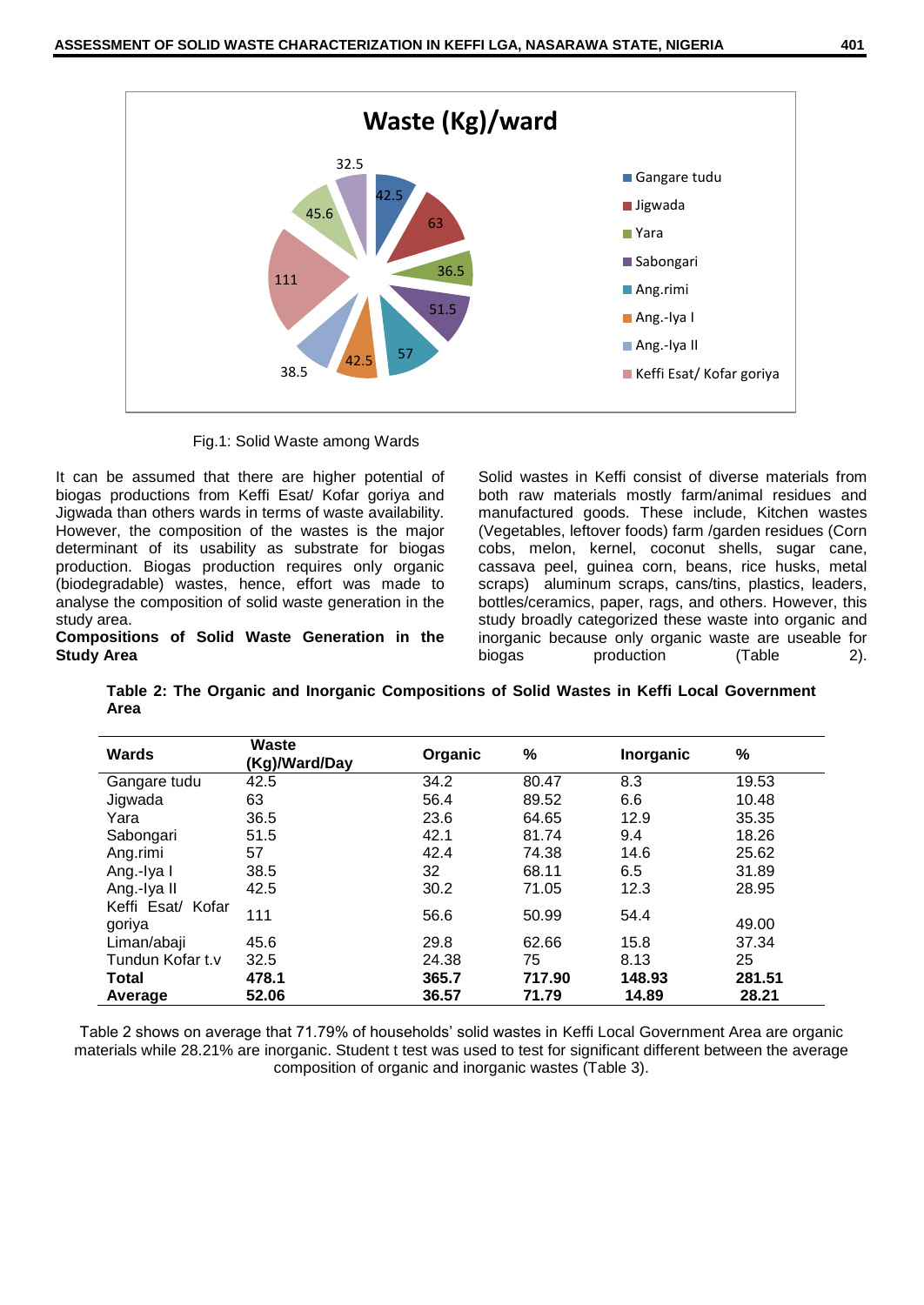| <b>Wards</b>      | Organic(X) | Inorganic |          |         |          |          |
|-------------------|------------|-----------|----------|---------|----------|----------|
|                   |            | (Y)       | X-X      | Y-Y     | $X-X2$   | $Y-Y2$   |
| Gangare tudu      | 34.2       | 8.3       | $-2.37$  | $-6.59$ | 5.6169   | 43.4281  |
| Jigwada           | 56.4       | 6.6       | 19.83    | $-8.29$ | 393.2289 | 68.7241  |
| Yara              | 23.6       | 12.9      | $-12.97$ | $-1.99$ | 168.2209 | 3.9601   |
| Sabongari         | 42.1       | 9.4       | 5.53     | $-5.49$ | 30.5809  | 30.1401  |
| Ang.rimi          | 42.4       | 14.6      | 5.83     | 0.29    | 33.9889  | 0.0841   |
| Ang.-Iya I        | 32         | 6.5       | $-4.57$  | $-8.39$ | 20.8849  | 70.3921  |
| Ang.-Iya II       | 30.2       | 12.3      | $-6.37$  | $-2.59$ | 40.5769  | 6.7081   |
| Keffi Esat/ Kofar | 56.6       | 54.4      |          |         |          |          |
| goriya            |            |           | 20.03    | 39.51   | 401.2009 | 1561.04  |
| Liman/abaji       | 29.8       | 15.8      | $-6.77$  | 0.91    | 45.8329  | 0.8281   |
| Tundun Kofar t.v  | 24.38      | 8.13      | $-12.19$ | $-6.76$ | 148.5961 | 45.6976  |
| Total             | 365.7      | 148.93    |          |         | 1288.728 | 1831.003 |
| Mean              | 36.57      | 14.89     |          |         |          |          |
| Variance          | 128.3689   | 183.0609  |          |         |          |          |
| SD                | 11.33      | 13.53     |          |         |          |          |
| t Test            | 3.21       |           |          |         |          |          |

**Table 3: Student t Test for Composition of Solid Wastes in the Study Area.**

Calculated t=3.21, critical t at 0.05 under 18 degree of freedom (N1+N2)-2 =2.10; therefore, calculated t >critical t

# **DECISION:**

Since the calculated t value of 3.21 is greater than the critical t value of 2.10, Ho, "there is no significant difference between organic and inorganic components of solid waste generation in the study area at 95% significant level" is rejected. Therefore, "there is a significant difference between organic and inorganic components of solid waste generation in the study area at 95% significant level". The mean value of organic components 36.57 is greater than the mean value of the inorganic 14.89. Thus, solid waste generation of the study has higher organic components than inorganic components.

Several earlier studies in Nigeria and other developing countries reported that organic waste is the major components of households and municipal solid waste (Nabegu, 2012; Dieu et al., 2014; UK Essays, 2016). Nabegu (2012) and UK Essays (2016), uniformly reported 66% biodegradable while Dieu et al., (2014) reported 80.1 – 90.0% of organic waste. Thus, it means that majority of household wastes can be used as substrates for biogas production. The percentage of organic components however varies among the wards. Keffi Esat/ Kofar goriya with the highest quantity of waste generation due to its population and diverse economic activities has almost equal proportion of organic and inorganic wastes while others wards have more of organic components (Figure 2).



**Figure 2: Variation in Waste Components among the Wards**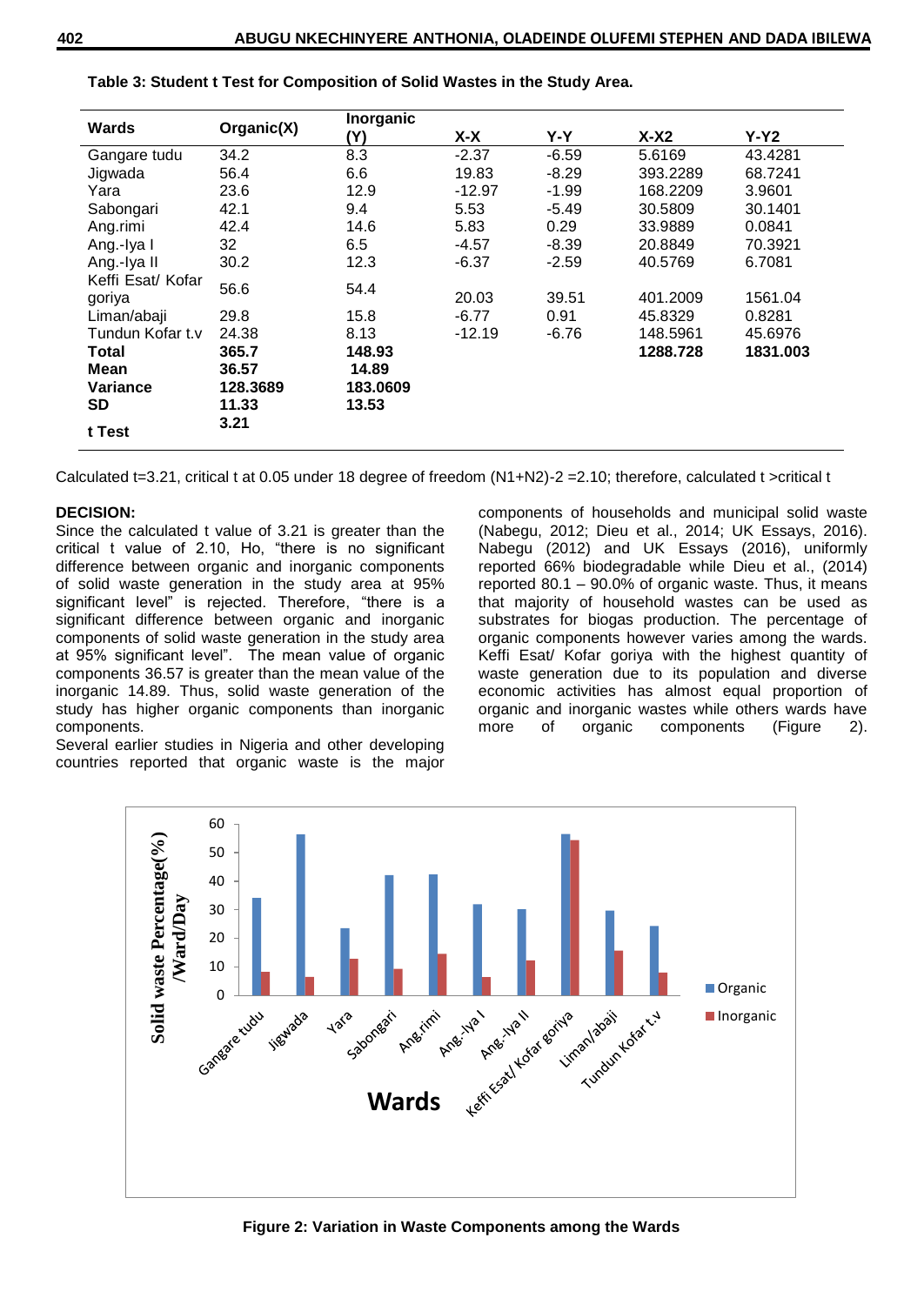Figure 2 shows predominant of organic wastes in all the wards with only Keffi Esat/ Kofar goriya having high inorganic wastes. This is because solid wastes in most of the interior wards are dominated by agricultural residues due to the predominant farming activities in such wards like Jigwada, Tundun Kofar t.v and Sabongari. Similar, spatial variation has been found by Ogah et al.(2014). Ogah et al. (2014) reported that in the high density area, crop residues and food remains dominated by 51 per cent, papers dominate in the medium density area, while polythene materials dominate in the low-density area. Given the predominant of organic wastes in the study area, there is high feasibility for biogas production from organic wastes in Keffi Local Government Area other things being equal.

# **CONCLUSION**

Based on the solid waste characterization in Keffi Local Government Area, adoption of biogas technology for solid waste management is feasible. Solid waste generation per household per day in Keffi Local government area ranged from 0.9 Kg to 1.5Kg with mean value of 1.26Kg. There was a significant different in the quantity of solid waste generation among the ten wards. Though, solid wastes in Keffi consist of diverse materials from both raw materials mostly farm/animal residues and manufactured goods, it has higher organic components than inorganic components. Thus, pilot demonstration of biogas production and subsequent advancement was recommended.

# **REFERENCES**

- Abila N., 2012. Biofuels development and adoption in Nigeria: synthesis of drivers, incentives and enablers.EnergyPolicy,43:387–95. http://dx.doi.org/ 10.1016/j.enpol.
- Abugu N. A., 2021. Analysis of biogas potentials of organic waste in Keffi Local Government Area, Nasarawa State, Nigeria. A thesis submitted to the department of geography in partial fulfillment of the requirement for the award of Doctor of Philosophy (Ph.D) in Environmental Resource<br>Management of Postgraduate Studies Management of Postgraduate Studies Nasarawa State University, Keffi.
- Abugu Na, Magaji J. I and T. A. Ogah, 2019. Awareness of Biogas Production from Organic Wastes and Factors that Constrain Adoption in Keffi Local Government Area. Sokoto Journal of Geography and the Environment, 1(2):42-53.
- Ani NC, 2014. Biogas technology Reasons why the industry is being undermined in Nigeria. Seminar on "Biogas".
- Anyanwu NC and Adefila J. O., 2014. Nature and Management of Solid Waste in Karu Nasarawa State, Nigeria. American International Journal of Contemporary Research, 4(11): 21-30.
- Audu HAP, Aigwi I. E. and Enaboifo M. A., 2015. Solid Waste Composition Analysis for the Development of a Suitable Waste Disposal

System in Port Harcourt L.G.A of Rivers State, Nigeria. Journal of Emerging Trends in Engineering and Applied Sciences (JETEAS) 6(2):113- 119.

- Bader A, Hakami I, El-Sayed S and Abu S., 2014. Household Solid Waste Composition and Management in Jeddah City,Saudi Arabia: A planning model. International Research Journal of Environment Sciences 4(1), 1-10. Available online at: www.isca.in, [www.isca.me.](http://www.isca.me/)
- Bichi M. H. and Amatobi D. A., 2013. Characterization of household solid wastes generated in Sabongari area of Kano in Northern Nigeria. American Journal of Research Communication, 1 (4): 165- 171.
- Bolaji O., 2018. Municipal Solid Waste Management in Developing Countries (Part I).
- [Burnley S. J.](https://www.ncbi.nlm.nih.gov/pubmed/?term=Burnley%20SJ%5BAuthor%5D&cauthor=true&cauthor_uid=17011771), 2007. A review of municipal solid waste composition in the United Kingdom. PubMe[dWaste Manag.](https://www.ncbi.nlm.nih.gov/pubmed/17011771) ;27(10):1274-85.
- Dieu T. M., Tran T. M., Le and Viet T. N., 2014. Composition and Generation Rate of Household Solid Waste: Reuse and Recycling Ability. International Journal of Environmental Protection Jun., 4(6):73-81.
- Duggirala B., 2010. Analyzing Sustainable Energy Opportunitie**s** for a Small Scale Off-Grid **[https://umanitoba](https://umanitoba/)** [.ca/institutes/natural.../Masters%20Thesis%20D](https://umanitoba.ca/institutes/natural.../Masters%20Thesis%20Duggirala%202010.pdf) [uggirala%202010.pdf.](https://umanitoba.ca/institutes/natural.../Masters%20Thesis%20Duggirala%202010.pdf)
- Florin B. K., 2013. Evaluating the potential of renewable energy sources in Romania**.**  projekter.aau.dk/projekter /files/43947478/master\_thesis\_florin\_bujac.pdf.
- Isaac M, Benjamin M. T. and Henry C. B., 2013. Characteristics and management of household solid waste in urban areas in Ghana: the case of WA. Civil and Environmental Research, 3(9). Retrieved at [www.iiste.org.](http://www.iiste.org/)
- Kadafa A. A., Latifah A, Abdullah H S and Sulaiman N. A., 2013. Current Status of Municipal Solid Waste Management Practise in FCT Abuja. Research Journal of Environmental and Earth Sciences 5(6): 295-304.
- Kadafa A. A., 2017. Solid Waste Management Practice of Residents in Abuja Municipalities (Nigeria). Journal of Environmental Science, Toxicology and Food Technology (IOSR-JESTFT), 11(2): 87-106. Retrieved at www.iosrjournals.org
- Kodwo M, Obiri-Danso K, ZsófiaKádár B, Fei-Baffoe M and Mensah Y., 2015. Municipal solid waste characterization and quantification as a measure towards effective waste management